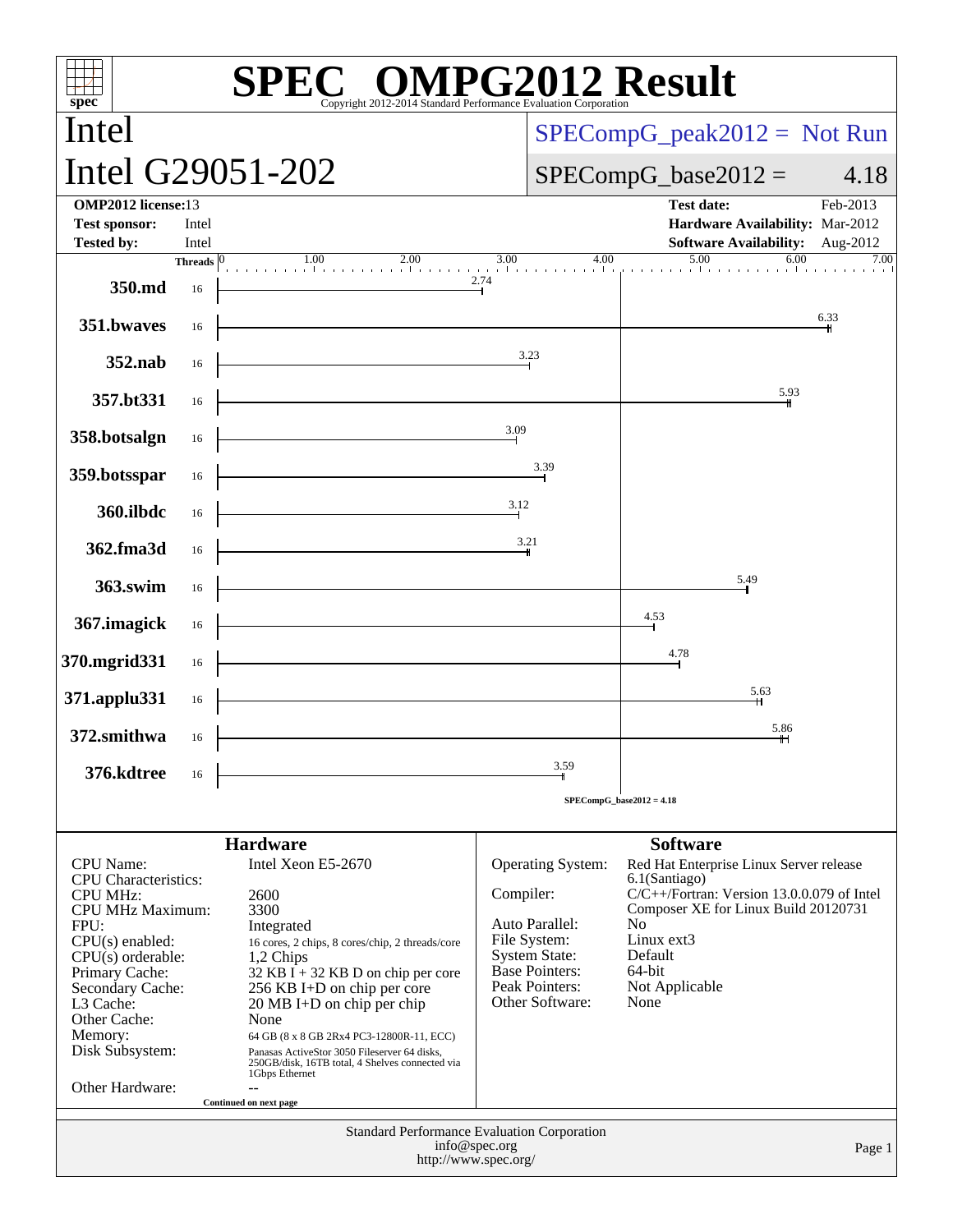Intel

# **[SPEC OMPG2012 Result](http://www.spec.org/auto/omp2012/Docs/result-fields.html#SPECOMPG2012Result)**

## Intel G29051-202

 $SPECompG_peak2012 = Not Run$  $SPECompG_peak2012 = Not Run$ 

### $SPECompG_base2012 = 4.18$  $SPECompG_base2012 = 4.18$

[Base Threads Run:](http://www.spec.org/auto/omp2012/Docs/result-fields.html#BaseThreadsRun) 16 [Minimum Peak Threads:](http://www.spec.org/auto/omp2012/Docs/result-fields.html#MinimumPeakThreads) --

[Maximum Peak Threads:](http://www.spec.org/auto/omp2012/Docs/result-fields.html#MaximumPeakThreads) --

| <b>OMP2012 license:13</b> |       | <b>Test date:</b>                      | Feb-2013 |
|---------------------------|-------|----------------------------------------|----------|
| <b>Test sponsor:</b>      | Intel | <b>Hardware Availability: Mar-2012</b> |          |
| <b>Tested by:</b>         | Intel | <b>Software Availability:</b> Aug-2012 |          |

### **[Results Table](http://www.spec.org/auto/omp2012/Docs/result-fields.html#ResultsTable)**

|                                                                                                          | <b>Base</b> |                        |       |                |       |                | <b>Peak</b> |  |                        |              |                |              |                |              |
|----------------------------------------------------------------------------------------------------------|-------------|------------------------|-------|----------------|-------|----------------|-------------|--|------------------------|--------------|----------------|--------------|----------------|--------------|
| <b>Benchmark</b>                                                                                         |             | <b>Threads</b> Seconds | Ratio | <b>Seconds</b> | Ratio | <b>Seconds</b> | Ratio       |  | <b>Threads Seconds</b> | <b>Ratio</b> | <b>Seconds</b> | <b>Ratio</b> | <b>Seconds</b> | <b>Ratio</b> |
| 350.md                                                                                                   | 16          | 1693                   | 2.73  | 1684           | 2.75  | 1691           | 2.74        |  |                        |              |                |              |                |              |
| 351.bwayes                                                                                               | 16          | 716                    | 6.33  | 716            | 6.33  | 712            | 6.36        |  |                        |              |                |              |                |              |
| $352$ .nab                                                                                               | 16          | 1204                   | 3.23  | 1204           | 3.23  | 1203           | 3.23        |  |                        |              |                |              |                |              |
| 357.bt331                                                                                                | 16          | 800                    | 5.93  | 802            | 5.91  | 798            | 5.94        |  |                        |              |                |              |                |              |
| 358.botsalgn                                                                                             | 16          | 1406                   | 3.09  | 1406           | 3.09  | 1405           | 3.10        |  |                        |              |                |              |                |              |
| 359.botsspar                                                                                             | 16          | 1551                   | 3.39  | 1551           | 3.38  | 1549           | 3.39        |  |                        |              |                |              |                |              |
| $360$ .ilbdc                                                                                             | 16          | 1140                   | 3.12  | 1141           | 3.12  | 1140           | 3.12        |  |                        |              |                |              |                |              |
| 362.fma3d                                                                                                | 16          | 1183                   | 3.21  | 1186           | 3.21  | 1177           | 3.23        |  |                        |              |                |              |                |              |
| $363$ .swim                                                                                              | 16          | 825                    | 5.49  | 826            | 5.48  | 824            | 5.50        |  |                        |              |                |              |                |              |
| 367. imagick                                                                                             | 16          | 1555                   | 4.52  | 1552           | 4.53  | 1553           | 4.53        |  |                        |              |                |              |                |              |
| 370.mgrid331                                                                                             | 16          | 924                    | 4.78  | 925            | 4.78  | 923            | 4.79        |  |                        |              |                |              |                |              |
| 371.applu331                                                                                             | 16          | 1076                   | 5.63  | 1074           | 5.64  | 1084           | 5.59        |  |                        |              |                |              |                |              |
| 372.smithwa                                                                                              | <b>16</b>   | 906                    | 5.92  | 915            | 5.86  | 918            | 5.84        |  |                        |              |                |              |                |              |
| 376.kdtree                                                                                               | 16          | 1259                   | 3.57  | 1253           | 3.59  | 1252           | 3.59        |  |                        |              |                |              |                |              |
| Results appear in the order in which they were run. Bold underlined text indicates a median measurement. |             |                        |       |                |       |                |             |  |                        |              |                |              |                |              |

### **[Platform Notes](http://www.spec.org/auto/omp2012/Docs/result-fields.html#PlatformNotes)**

 Sysinfo program /panfs/panfs2/home2/aknyaze1/OMP2012/1.0/Docs/sysinfo \$Rev: 395 \$ \$Date:: 2012-07-25 #\$ 8f8c0fe9e19c658963a1e67685e50647 running on esg326 Fri Feb 15 21:57:34 2013

 This section contains SUT (System Under Test) info as seen by some common utilities. To remove or add to this section, see: <http://www.spec.org/omp2012/Docs/config.html#sysinfo>

 From /proc/cpuinfo model name : Intel(R) Xeon(R) CPU E5-2670 0 @ 2.60GHz 2 "physical id"s (chips) 32 "processors" cores, siblings (Caution: counting these is hw and system dependent. The following excerpts from /proc/cpuinfo might not be reliable. Use with caution.) cpu cores : 8 siblings : 16 physical 0: cores 0 1 2 3 4 5 6 7 physical 1: cores 0 1 2 3 4 5 6 7 cache size : 20480 KB

Continued on next page

Standard Performance Evaluation Corporation [info@spec.org](mailto:info@spec.org) <http://www.spec.org/>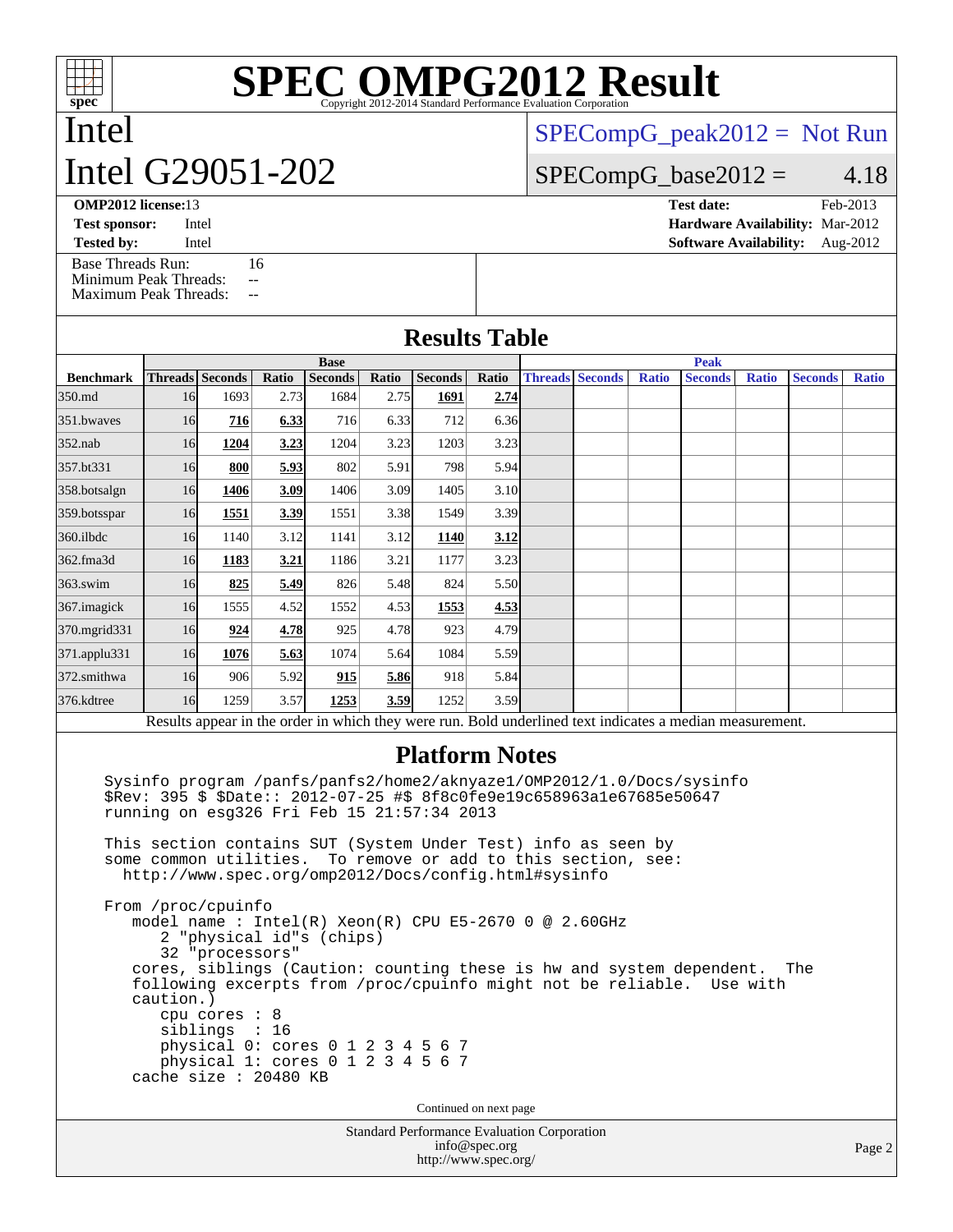

Intel

# **[SPEC OMPG2012 Result](http://www.spec.org/auto/omp2012/Docs/result-fields.html#SPECOMPG2012Result)**

Intel G29051-202

 $SPECompG_peak2012 = Not Run$  $SPECompG_peak2012 = Not Run$ 

 $SPECompG_base2012 = 4.18$  $SPECompG_base2012 = 4.18$ 

**[OMP2012 license:](http://www.spec.org/auto/omp2012/Docs/result-fields.html#OMP2012license)**13 **[Test date:](http://www.spec.org/auto/omp2012/Docs/result-fields.html#Testdate)** Feb-2013 **[Test sponsor:](http://www.spec.org/auto/omp2012/Docs/result-fields.html#Testsponsor)** Intel **[Hardware Availability:](http://www.spec.org/auto/omp2012/Docs/result-fields.html#HardwareAvailability)** Mar-2012 **[Tested by:](http://www.spec.org/auto/omp2012/Docs/result-fields.html#Testedby)** Intel **[Software Availability:](http://www.spec.org/auto/omp2012/Docs/result-fields.html#SoftwareAvailability)** Aug-2012

### **[Platform Notes \(Continued\)](http://www.spec.org/auto/omp2012/Docs/result-fields.html#PlatformNotes)**

From /proc/meminfo<br>MemTotal: 66055220 kB HugePages\_Total: 0<br>Hugepagesize: 2048 kB Hugepagesize:

 From /etc/\*release\* /etc/\*version\* redhat-release: Red Hat Enterprise Linux Server release 6.1 (Santiago) system-release: Red Hat Enterprise Linux Server release 6.1 (Santiago) system-release-cpe: cpe:/o:redhat:enterprise\_linux:6server:ga:server

uname -a:

 Linux esg326 2.6.32-131.0.15.el6.x86\_64.crt.1 #3 SMP Fri May 20 16:57:43 PDT 2011 x86\_64 x86\_64 x86\_64 GNU/Linux

run-level 3 Feb 14 10:15

 SPEC is set to: /panfs/panfs2/home2/aknyaze1/OMP2012/1.0 Filesystem Type Size Used Avail Use% Mounted on panfs://36.107.212.1/home2 panfs 14T 9.0T 4.7T 66% /panfs/panfs2/home2

Cannot run dmidecode; consider saying 'chmod +s /usr/sbin/dmidecode'

(End of data from sysinfo program)

### **[General Notes](http://www.spec.org/auto/omp2012/Docs/result-fields.html#GeneralNotes)**

 ======================================================================== BIOS settings notes: Intel Turbo Boost Technology (Turbo) : Enabled ======================================================================== General Notes and Enviroment variables ENV\_KMP\_LIBRARY=turnaround ENV\_KMP\_STACKSIZE=256M ENV\_KMP\_BLOCKTIME=infinite ENV\_OMP\_DYNAMIC=FALSE ENV\_KMP\_AFFINITY=compact,1 ======================================================================== base:gross: COPTIMIZE = -O3 -xAVX -ipo1 -openmp -ansi-alias -shared-intel CXXOPTIMIZE = -O3 -xAVX -ipo1 -openmp -shared-intel FOPTIMIZE = -O3 -xAVX -ipo1 -openmp -shared-intel